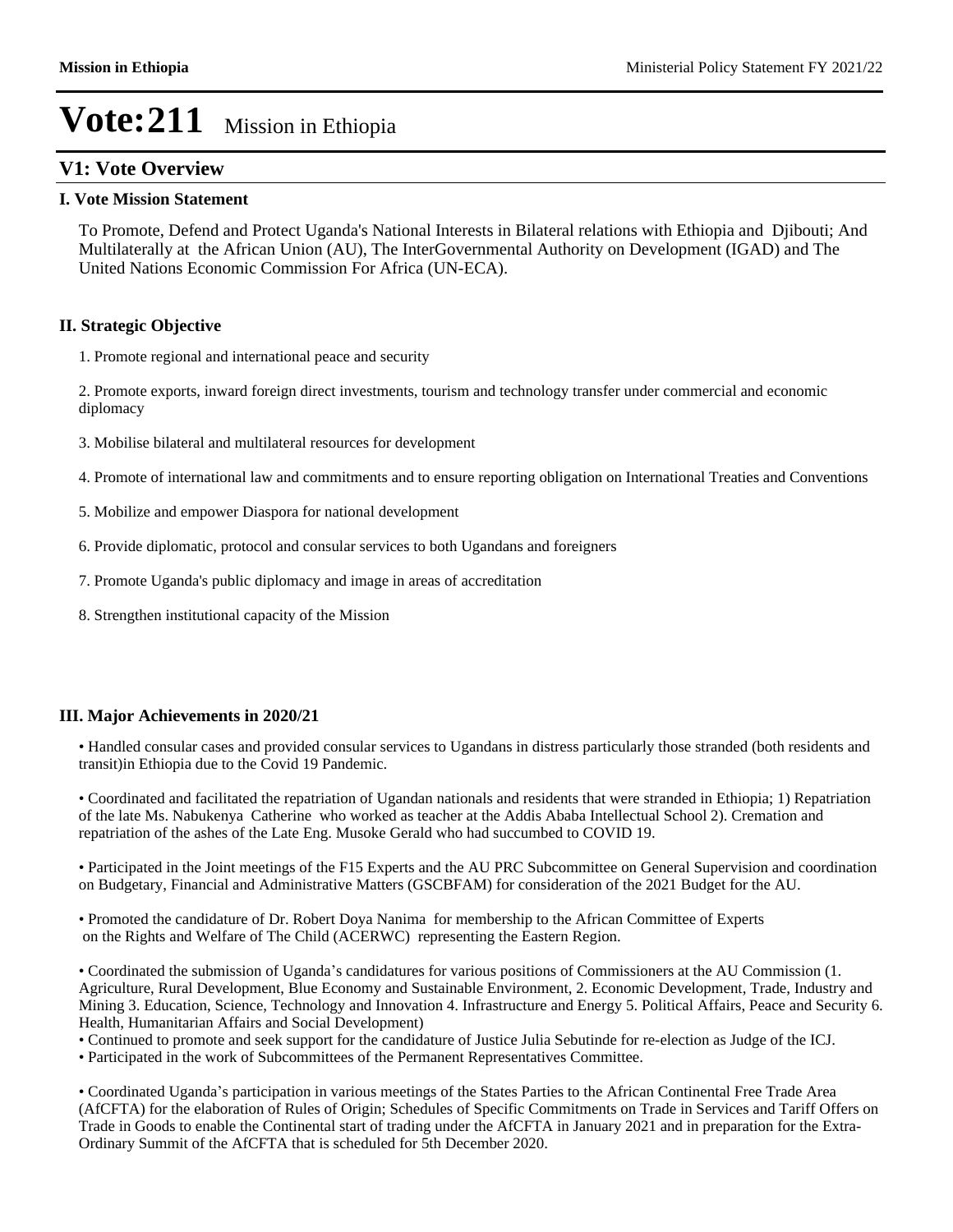- Participated in briefings for the Diplomatic Corps, by the Ministry of Foreign Affairs of the Federal Democratic Republic of Ethiopia on political, security and economic trends with in the country.
- Coordinated and participated in the meetings of the 37th Ordinary Session of the Executive Council of the African Union.
- Participated in the work of the Subcommittee on Refugees, Returnees and IDPs.
- Participated in the work of the Permanent Representatives Committee.

Participated in the Joint meetings of the F15 Experts and the AU PRC Subcommittee on General Supervision and Coordination on Budgetary, Financial and Administrative Matters (GSCBFAM) for consideration of the Staff Rules and Regulations (SRR) and the Financial Rules and Regulations of the African Union.

- Participated in the meeting of the AMISOM Troop Contributing Countries (TCCs) on the future of AMISOM.
- Coordinated and participated in the visit of the Ethiopian Deputy Prime Minister and Minister of Foreign Affairs to Uganda.

#### **IV. Medium Term Plans**

Continued engagement with the African Union (AU) Peace and Security Council (PSC), other relevant AU organs and the Inter-Governmental Authority on Development (IGAD) to be supportive of the various peace-building initiatives and processes of interest to Uganda.

- Promote and protect Uganda's national interest in the political, socio-economic and integration agenda of the AU.
- Identify opportunities and lobby for placement of Ugandans in positions at the AU, UNECA and IGAD.

Identification of opportunities and lobbying the AU, IGAD, UNECA and the African Development Bank (AfDB) to increase technical and / or financial support to Uganda.

• Monitor Uganda's commitments at the AU, IGAD, UNECA and follow-up on reporting obligations.

Promotion of bilateral relations with Ethiopia and Djibouti in the strategic areas of Defense and Security, Energy and Infrastructure Development, Education, Tourism and Hospitality, Trade and Investment, Environment and the River Nile Basin Initiative (NBI).

- Follow up implementation of bilateral MOUs signed between Uganda and Ethiopia as well as Uganda and Djibouti
- Mobilise the Ugandan Diaspora in Ethiopia and Djibouti to actively contribute to national development.

Provide consular services and assistance to Ugandans in distress e.g. certification of documents, visa acquisition, outreaches to prisons and hospitals.

- Identify and facilitate acquisition, development and maintenance of government properties in Ethiopia and Djibouti
- Provide protocol services to official delegations travelling to and from Uganda.

Organize Ugandans living and working in the countries of accreditation (Ethiopia & Djibouti) for registration with the Embassy for ease of Identity and location.

• Participate in Diaspora organized activities and events as well as those organized by other entities to promote Uganda's image.

Coordinate with the Ugandan Government Ministries, Directorates and Agencies in finding concurrence and official positions on topical issues of interest to Uganda on the international scene.

Facilitate training and capacity building for the Mission staff. E.g. through retreats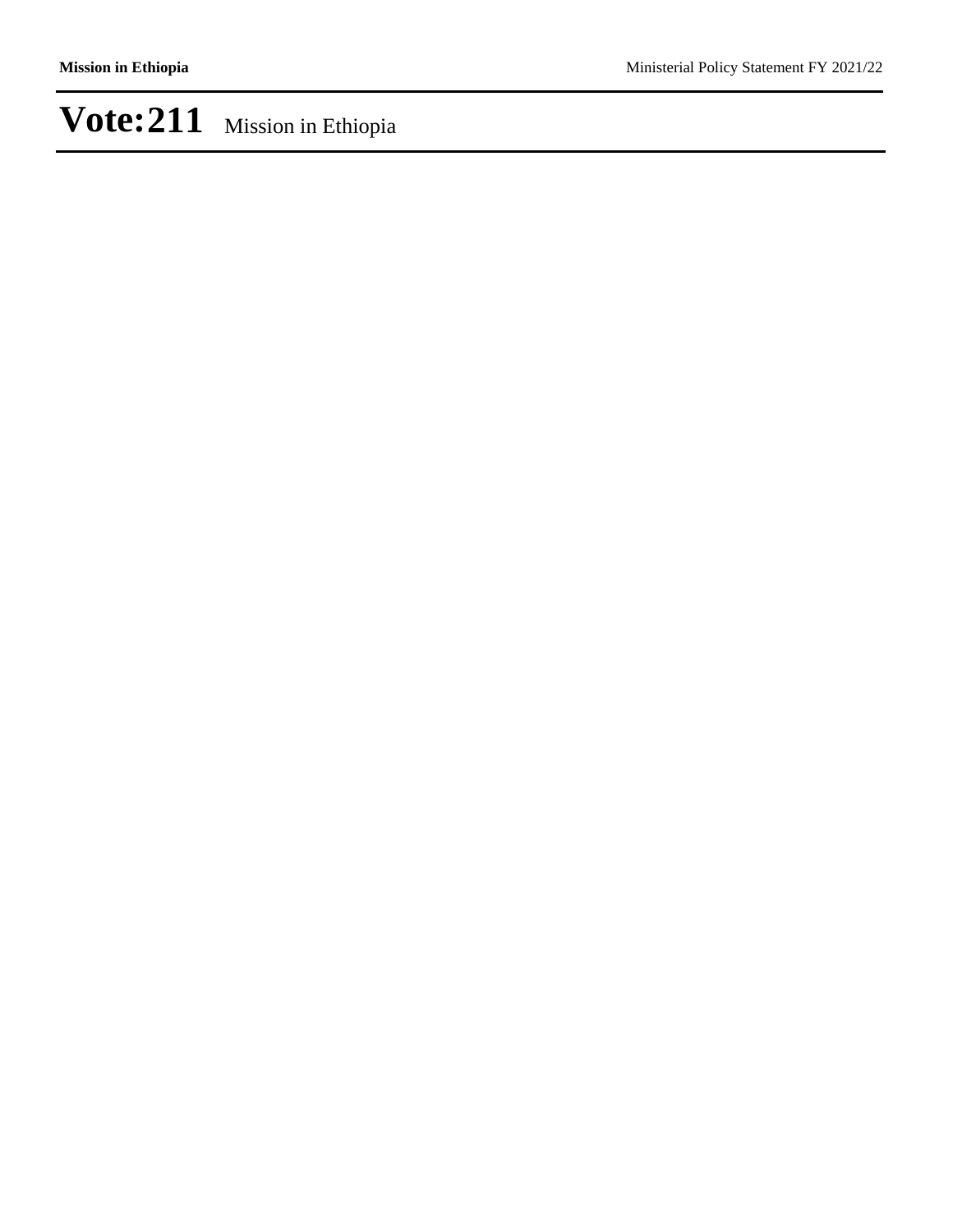# **V. Snapshot Of Medium Term Budget Allocations**

**Table 5.1: Overview of Vote Expenditures (UShs Billion)**

|                                                      | 2020/21            |                    |               | <b>MTEF Budget Projections</b>            |         |         |         |         |         |
|------------------------------------------------------|--------------------|--------------------|---------------|-------------------------------------------|---------|---------|---------|---------|---------|
|                                                      |                    | 2019/20<br>Outturn | <b>Budget</b> | <b>Approved Expenditure</b><br>by End Dec | 2021/22 | 2022/23 | 2023/24 | 2024/25 | 2025/26 |
| <b>Recurrent</b>                                     | Wage               | 0.609              | 0.508         | 0.183                                     | 0.508   | 0.508   | 0.508   | 0.508   | 0.508   |
|                                                      | Non Wage           | 3.148              | 2.932         | 1.166                                     | 2.932   | 2.932   | 2.932   | 2.932   | 2.932   |
| Devt.                                                | GoU                | 0.049              | 0.000         | 0.000                                     | 0.000   | 0.000   | 0.000   | 0.000   | 0.000   |
|                                                      | Ext. Fin.          | 0.000              | 0.000         | 0.000                                     | 0.000   | 0.000   | 0.000   | 0.000   | 0.000   |
|                                                      | <b>GoU</b> Total   | 3.805              | 3.440         | 1.349                                     | 3.440   | 3.440   | 3.440   | 3.440   | 3.440   |
| <b>Total GoU+Ext Fin (MTEF)</b>                      |                    | 3.805              | 3.440         | 1.349                                     | 3.440   | 3.440   | 3.440   | 3.440   | 3.440   |
|                                                      | <b>Arrears</b>     | 0.000              | 0.000         | 0.000                                     | 0.000   | 0.000   | 0.000   | 0.000   | 0.000   |
| <b>Total Budget</b>                                  |                    | 3.805              | 3.440         | 1.349                                     | 3.440   | 3.440   | 3.440   | 3.440   | 3.440   |
|                                                      | <b>A.I.A Total</b> | N/A                | N/A           | N/A                                       | N/A     | N/A     | N/A     | N/A     | N/A     |
| <b>Grand Total</b>                                   |                    | 3.805              | 3.440         | 1.349                                     | 3.440   | 3.440   | 3.440   | 3.440   | 3.440   |
| <b>Total Vote Budget</b><br><b>Excluding Arrears</b> |                    | 3.805              | 3.440         | 1.349                                     | 3.440   | 3.440   | 3.440   | 3.440   | 3.440   |

#### **Table 5.2: Budget Allocation by Programme (UShs Billion)**

| 2021/22 Draft Estimates         |       |          |              |
|---------------------------------|-------|----------|--------------|
| <b>Billion Uganda Shillings</b> | GoU   | Ext. Fin | <b>Total</b> |
| Governance and Security         | 3.440 | 0.000    | 3.440        |
| <b>Grand Total:</b>             | 3.440 | 0.000    | 3.440        |
| <b>Total excluding Arrears</b>  | 3.440 | 0.000    | 3.440        |

## **VI. Budget By Economic Clasification**

**Table V6.1 2020/21 and 2021/22 Budget Allocations by Item**

|                                       |       | 2020/21 Approved Budget |       |              |       | 2021/22 Draft Estimates |              |
|---------------------------------------|-------|-------------------------|-------|--------------|-------|-------------------------|--------------|
| Billion Uganda Shillings              | GoU   | Ext. Fin                | AIA.  | <b>Total</b> | GoU   | Ext. Fin                | <b>Total</b> |
| <b>Output Class: Outputs Provided</b> | 3.440 | 0.000                   | 0.000 | 3.440        | 3.440 | 0.000                   | 3.440        |
| 211 Wages and Salaries                | 1.729 | 0.000                   | 0.000 | 1.729        | 1.729 | 0.000                   | 1.729        |
| 213 Other Employee Costs              | 0.049 | 0.000                   | 0.000 | 0.049        | 0.049 | 0.000                   | 0.049        |
| 221 General Expenses                  | 0.071 | 0.000                   | 0.000 | 0.071        | 0.071 | 0.000                   | 0.071        |
| 222 Communications                    | 0.052 | 0.000                   | 0.000 | 0.052        | 0.052 | 0.000                   | 0.052        |
| 223 Utility and Property Expenses     | 0.965 | 0.000                   | 0.000 | 0.965        | 0.965 | 0.000                   | 0.965        |
| 226 Insurances and Licenses           | 0.009 | 0.000                   | 0.000 | 0.009        | 0.009 | 0.000                   | 0.009        |
| 227 Travel and Transport              | 0.507 | 0.000                   | 0.000 | 0.507        | 0.507 | 0.000                   | 0.507        |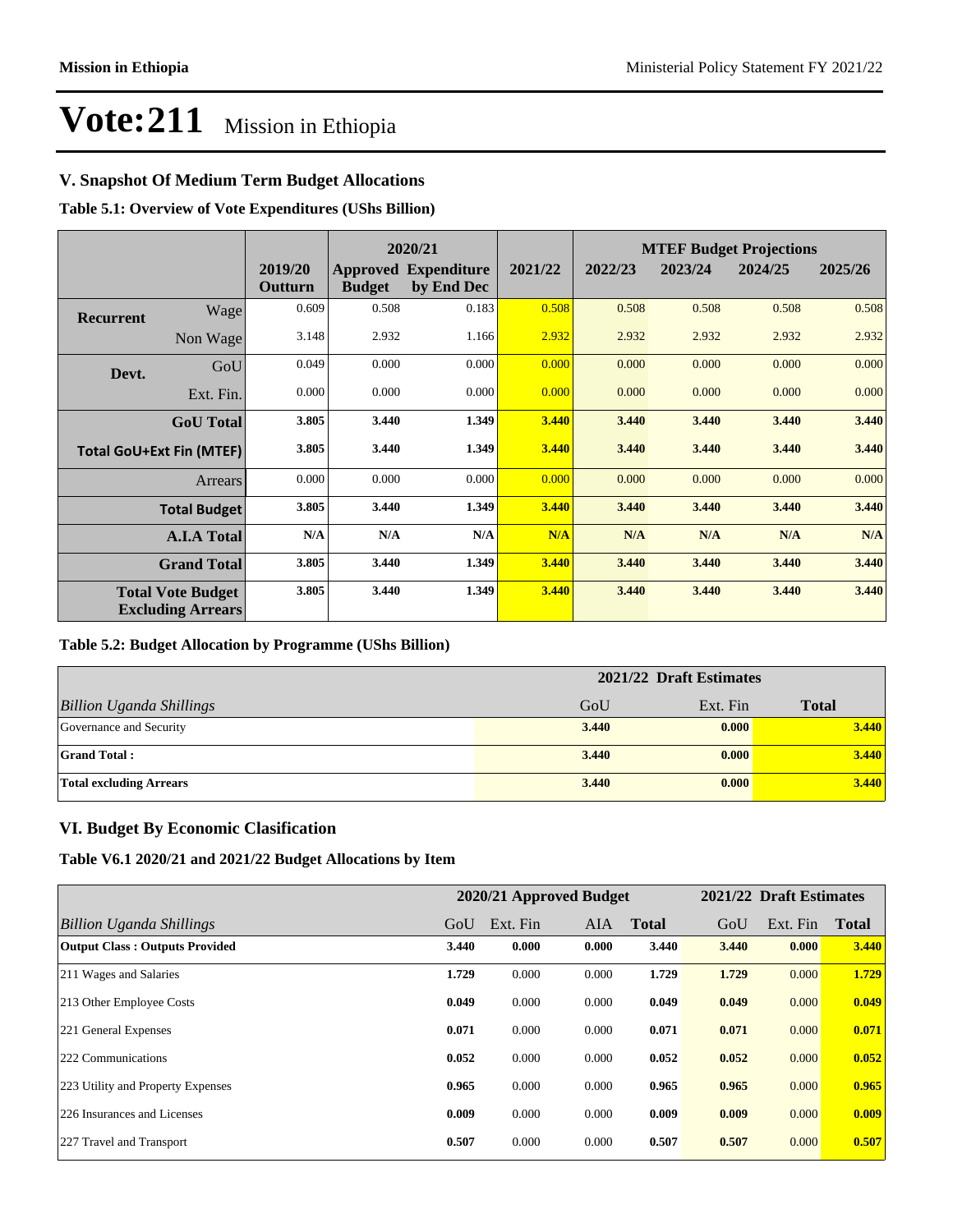| 228 Maintenance                | 0.058 | 0.000 | 0.000 | 0.058 | 0.058 | 0.000 | 0.058 |
|--------------------------------|-------|-------|-------|-------|-------|-------|-------|
| <b>Grand Total:</b>            | 3.440 | 0.000 | 0.000 | 3.440 | 3.440 | 0.000 | 3.440 |
| <b>Total excluding Arrears</b> | 3.440 | 0.000 | 0.000 | 3.440 | 3.440 | 0.000 | 3.440 |

## VII. Budget By Sub-Subprogramme, Department And Project

**Table V7.1: Past Expenditure Outturns and Medium Term Projections by Sub-SubProgramme,Department and Project**

| <b>Billion Uganda shillings</b>        |                              | FY 2020/21                |                                   |                                             | <b>Medium Term Projections</b> |         |         |             |
|----------------------------------------|------------------------------|---------------------------|-----------------------------------|---------------------------------------------|--------------------------------|---------|---------|-------------|
|                                        | <b>FY 2019/20</b><br>Outturn | Approved<br><b>Budget</b> | <b>Spent By</b><br><b>End Dec</b> | 2021-22<br><b>Proposed</b><br><b>Budget</b> | 2022-23                        | 2023-24 | 2024-25 | $2025 - 26$ |
| <b>52 Overseas Mission Services</b>    | 3.805                        | 3.440                     | 1.349                             | 3.440                                       | 3.440                          | 3.440   | 3.440   | 3.440       |
| 01 Headquarters Adis Ababa             | 3.756                        | 3.440                     | 1.349                             | 3.440                                       | 3.440                          | 3.440   | 3.440   | 3.440       |
| 0930 Strengthening Mission in Ethiopia | 0.049                        | 0.000                     | 0.000                             | 0.000                                       | 0.000                          | 0.000   | 0.000   | 0.000       |
| <b>Total for the Vote</b>              | 3.805                        | 3.440                     | 1.349                             | 3.440                                       | 3.440                          | 3.440   | 3.440   | 3.440       |
| <b>Total Excluding Arrears</b>         | 3.805                        | 3.440                     | 1.349                             | 3.440                                       | 3.440                          | 3.440   | 3.440   | 3.440       |

## **VIII. Sub-SubProgramme Performance and Medium Term Plans**

#### **Table V8.1: Sub-SubProgramme Outcome and Outcome Indicators**

|                             | <b>Sub-SubProgramme:</b> 52 Overseas Mission Services                                                                                                                                                                                                                                                                                                                                                                                                                                                                                                                                                                                                                                                                                                                                                                                                                                                                                                                                                                                                                                                                                                                                                                                                                                                                                                                                                                                                                                                                                               |
|-----------------------------|-----------------------------------------------------------------------------------------------------------------------------------------------------------------------------------------------------------------------------------------------------------------------------------------------------------------------------------------------------------------------------------------------------------------------------------------------------------------------------------------------------------------------------------------------------------------------------------------------------------------------------------------------------------------------------------------------------------------------------------------------------------------------------------------------------------------------------------------------------------------------------------------------------------------------------------------------------------------------------------------------------------------------------------------------------------------------------------------------------------------------------------------------------------------------------------------------------------------------------------------------------------------------------------------------------------------------------------------------------------------------------------------------------------------------------------------------------------------------------------------------------------------------------------------------------|
| Objective :                 |                                                                                                                                                                                                                                                                                                                                                                                                                                                                                                                                                                                                                                                                                                                                                                                                                                                                                                                                                                                                                                                                                                                                                                                                                                                                                                                                                                                                                                                                                                                                                     |
|                             | 1. Engagement of the African Union (AU) Peace and Security Council (PSC), other relevant AU<br>organs and the Inter-Governmental Authority on Development (IGAD) to be supportive of the various<br>peace-building initiatives and processes of interest to Uganda, the Horn of Africa, the Great Lakes<br>Region and Africa at large;<br>2. Promotion of Uganda's national interest in the political and socio-economic integration agenda of the<br>AU.<br>3. Identification of opportunities and lobbying for placement of Uganda / Ugandans in influential<br>positions in the AU, UNECA and IGAD.<br>4. Identification of opportunities and lobbying the AU, IGAD, UNECA and the African Development<br>Bank (AfDB) to increase technical and / or financial support to Uganda.<br>5. Promotion of International Law, honoring commitments and follow-up on reporting obligations.<br>6. Promotion of bilateral relations with Ethiopia and Djibouti in the strategic areas of Defense and<br>Security, Energy and Infrastructure Development, Tourism and Hospitality, Trade and Investment,<br>Environment and the River Nile Basin Initiative (NBI).<br>7. Mobilization of the Ugandan Diaspora in Ethiopia and Djibouti to actively contribute to national<br>development.<br>8. Provision of protocol and consular services and promotion of the welfare of Ugandans in Ethiopia and<br>Djibouti.<br>9. Identification and facilitation of acquisition, development and maintenance of government properties in<br>Ethiopia and Djibouti. |
| <b>Responsible Officer:</b> | Ms. Anne Nabaasa                                                                                                                                                                                                                                                                                                                                                                                                                                                                                                                                                                                                                                                                                                                                                                                                                                                                                                                                                                                                                                                                                                                                                                                                                                                                                                                                                                                                                                                                                                                                    |
| Outcome:                    | Enhanced National Security; Development; Country's Image and well being of Ugandans                                                                                                                                                                                                                                                                                                                                                                                                                                                                                                                                                                                                                                                                                                                                                                                                                                                                                                                                                                                                                                                                                                                                                                                                                                                                                                                                                                                                                                                                 |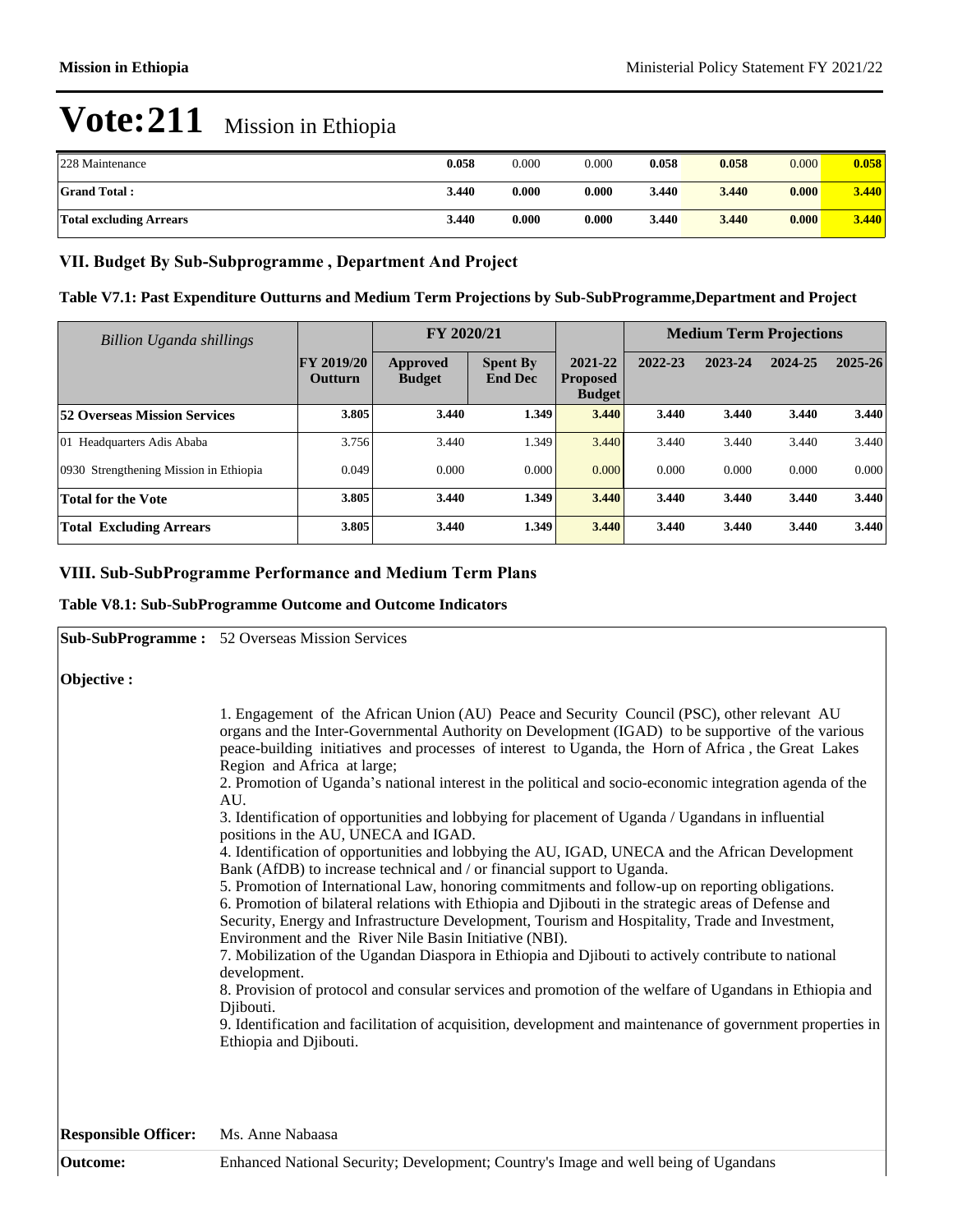# $\mathbb{R}$  Security; Development;  $\mathbb{R}$  and  $\mathbb{R}$  image and well being of Ugandans of Ugandans of Ugandans of Ugandans of Ugandans of Ugandans of Ugandans of Ugandans of Ugandans of Ugandans of Ugandans of Ugandans of **Vote:211** Mission in Ethiopia

| 1. Improved regional and International Relations                         |                            |                  |               |                |                |  |
|--------------------------------------------------------------------------|----------------------------|------------------|---------------|----------------|----------------|--|
|                                                                          | <b>Performance Targets</b> |                  |               |                |                |  |
| <b>Outcome Indicators</b>                                                |                            |                  | 2021/22       | 2022/23        | 2023/24        |  |
|                                                                          | <b>Baseline</b>            | <b>Base year</b> | <b>Target</b> | Projection     | Projection     |  |
| • Number of Cooperation Frameworks Concluded;                            | 4                          | 2023             | 10            | $\overline{4}$ | $\overline{4}$ |  |
| Percentage Change in Foreign Exchange Inflows                            | 5%                         | 2023             | 10%           | 5%             | 5%             |  |
| • Rating of Uganda's image abroad                                        | good                       | 2023             | good          | good           | good           |  |
| Department: 01 Headquarters Adis Ababa                                   |                            |                  |               |                |                |  |
| <b>Budget Output: 01 Cooperation frameworks</b>                          |                            |                  |               |                |                |  |
| No. of Multilateral cooperation frameworks negotiated or signed          |                            |                  | <b>10</b>     | 10             | 10             |  |
| No. of Bilateral cooperation frameworks negotiated or signed.            |                            |                  | <b>10</b>     | 10             | 10             |  |
| <b>Budget Output: 02 Consulars services</b>                              |                            |                  |               |                |                |  |
| Number of Visas issued to foreigners travelling to Uganda.               |                            |                  | 1,000         | 1,000          | 1,000          |  |
| No. of official visits facilitated                                       |                            |                  | 250           | 250            | 250            |  |
| Budget Output: 04 Promotion of trade, tourism, education, and investment |                            |                  |               |                |                |  |
| No. of foreign Tourism promotion engagements.                            |                            |                  | 20            | 20             | 20             |  |
| No. of scholarships secured.                                             |                            |                  | 20            | 30             | 40             |  |
| No. of export markets accessed.                                          |                            |                  | <b>10</b>     | 10             | 10             |  |

# **IX. Major Capital Investments And Changes In Resource Allocation**

### **Table 9.1: Major Capital Investment (Capital Purchases outputs over 0.5Billion)**

N/A

### **X. Vote Challenges and Plans To Improve Performance**

#### **Vote Challenges**

1. Insufficient releases or Budget in relation to the Mission's activities

2. Security issues with in Ethiopia has impacted on our day to execution of our mandate

3. Office space has also become a major issue

#### **Plans to improve Vote Performance**

1. The mission plans to have and engage in work plans that have a direct and positive impact on our day to day activities. 2. Encourage staff to have a clear interpersonal relations which will help on increasing our out put.

# **XI Off Budget Support**

#### **Table 11.1 Off-Budget Support by Project**

N/A